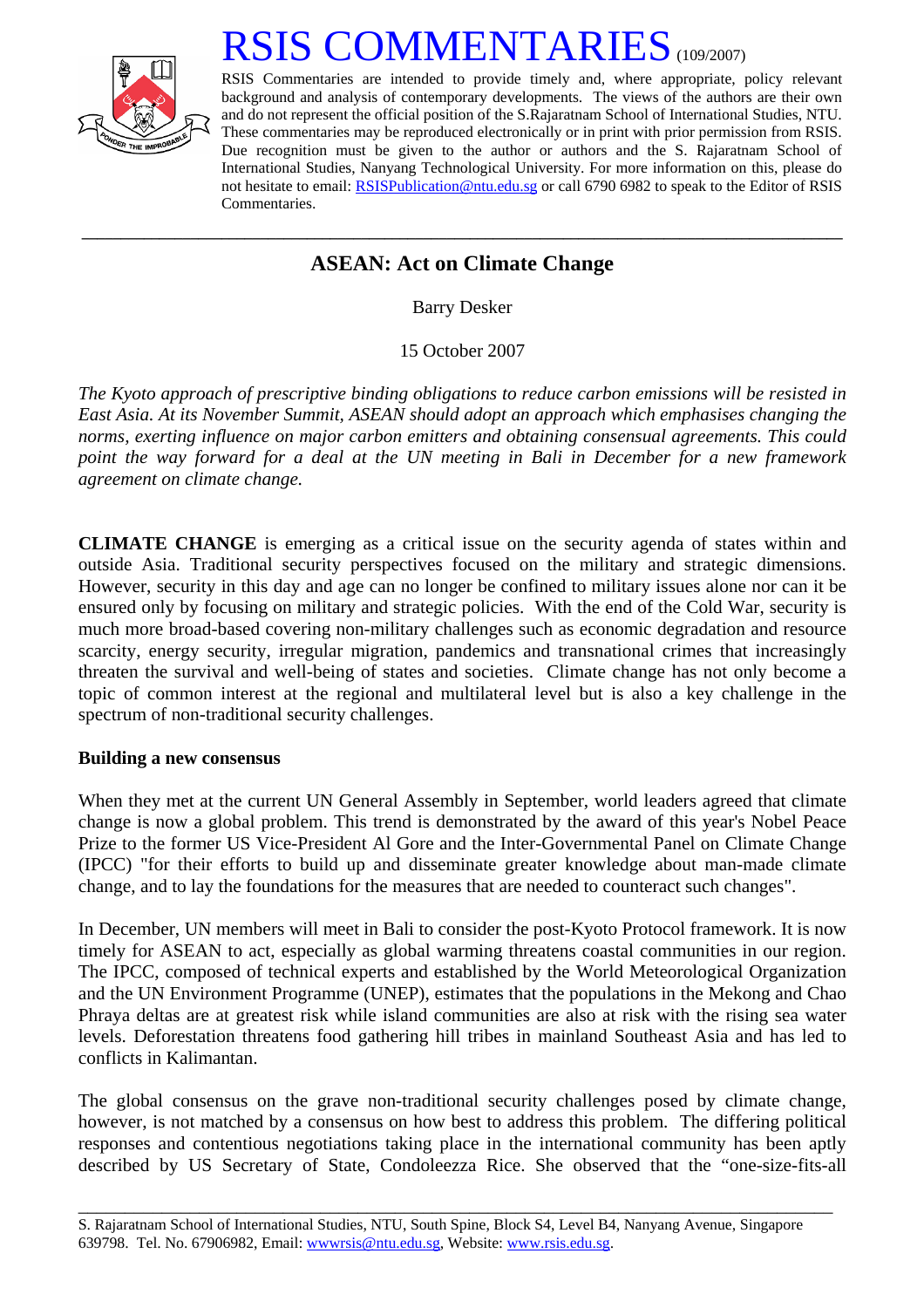approach would not work….there must be room for each nation to tackle the problem through medium-term programmes that reflected its own needs and did not require it to put aside economic growth for the sake of the environmental health". Although there is agreement on the need for a new global framework to observe the key principles put forward by the United Nations Framework Convention on Climate Change (UNFCCC), to be adopted at the Bali meeting, particularly on the reduction of carbon emissions, the divergence of views between the developed and the developing countries on how to proceed remains a serious obstacle in mitigating the impact of climate change.

#### **Need for Asian Action**

There is now a widespread appreciation of the severe consequences that climate change poses to the overall security of mankind (especially the developing world), and the need to prevent the negative effects of climate change. In a recent report by the CNA Corporation entitled "National Security and the Threat of Climate Change", retired US military generals noted that climate change serves as "a threat multiplier for instability in some of the most volatile regions in the world". It is imperative that Asian states address climate change because not only does it threaten their environmental security but it would also has repercussions on their energy, economic, health and social security.

Concrete Asian action on climate change is also essential as the region contributes a substantial amount of carbon emissions that precipitate climate change. According to the US Department of Energy's Earth Policy Institute, China, India and South Korea rank amongst the top ten countries for carbon emissions due to the burning of fossil fuels. However, Wetlands International suggests that if carbon emissions from human activities, such as the burning of peat land to clear land for plantation development are included, Indonesia with an average of 2 billion tonnes of carbon dioxide emitted each year would be the 3<sup>rd</sup> biggest emitter of greenhouse gases in the world after the US and China.

The annual haze alerts in Malaysia and Singapore over the past decade are a reminder that the burning of peat land and forests is an issue that concerns all of us. It is often claimed that such burning is the work of shifting cultivators. However, the correlation between 'hot spots' on satellite imagery and the expansion of palm oil plantations and other renewable crops indicates that major commercial enterprises, not marginalised peasants, are the cause of these fires. The problem will increase in the next decade as the building of bio-fuel plants will increase the demand for palm oil and other renewable crops. Indicative of this trend is the building of some of the world's largest bio-diesel plants in Sumatra (Indonesia).

However, this development highlights the contradictory consequences of well-meaning actions. The increased use of bio-fuels arises from initiatives to promote its use. Under the provisions of the Kyoto Protocol, 38 industrialised countries committed to reduce the emission of greenhouse gases in 2008- 2012 to levels that are 5.2% below the 1990 level. These countries have encouraged the use of fuel sources that emit fewer greenhouse gases. The EU Commission's action plan, for example, lays down a minimum target for the replacement of fossil fuels by bio-fuels in all EU member states. This has led to an increased demand for bio-diesel and the clearance of peat land and forests in Indonesia.

### **ASEAN: Beyond the Kyoto model**

These developments form the backdrop for the initiatives that are coming out from Asia on the climate change issue. Singapore will host the 13<sup>th</sup> ASEAN Summit, the ASEAN plus Three meeting, as well as the  $3<sup>rd</sup>$  East Asian Summit from 18-21 November. The key theme of the summits and related meetings will be on "Energy, Environment, Climate Change and Sustainable Development". In line with this theme, ASEAN hopes to sign the ASEAN Leaders' Declaration on Environmental Sustainability at the ASEAN Summit. ASEAN is also proposing a Singapore Declaration on the Environment at the East Asian Summit. The ASEAN-EU Summit will also have climate change high up on the agenda.